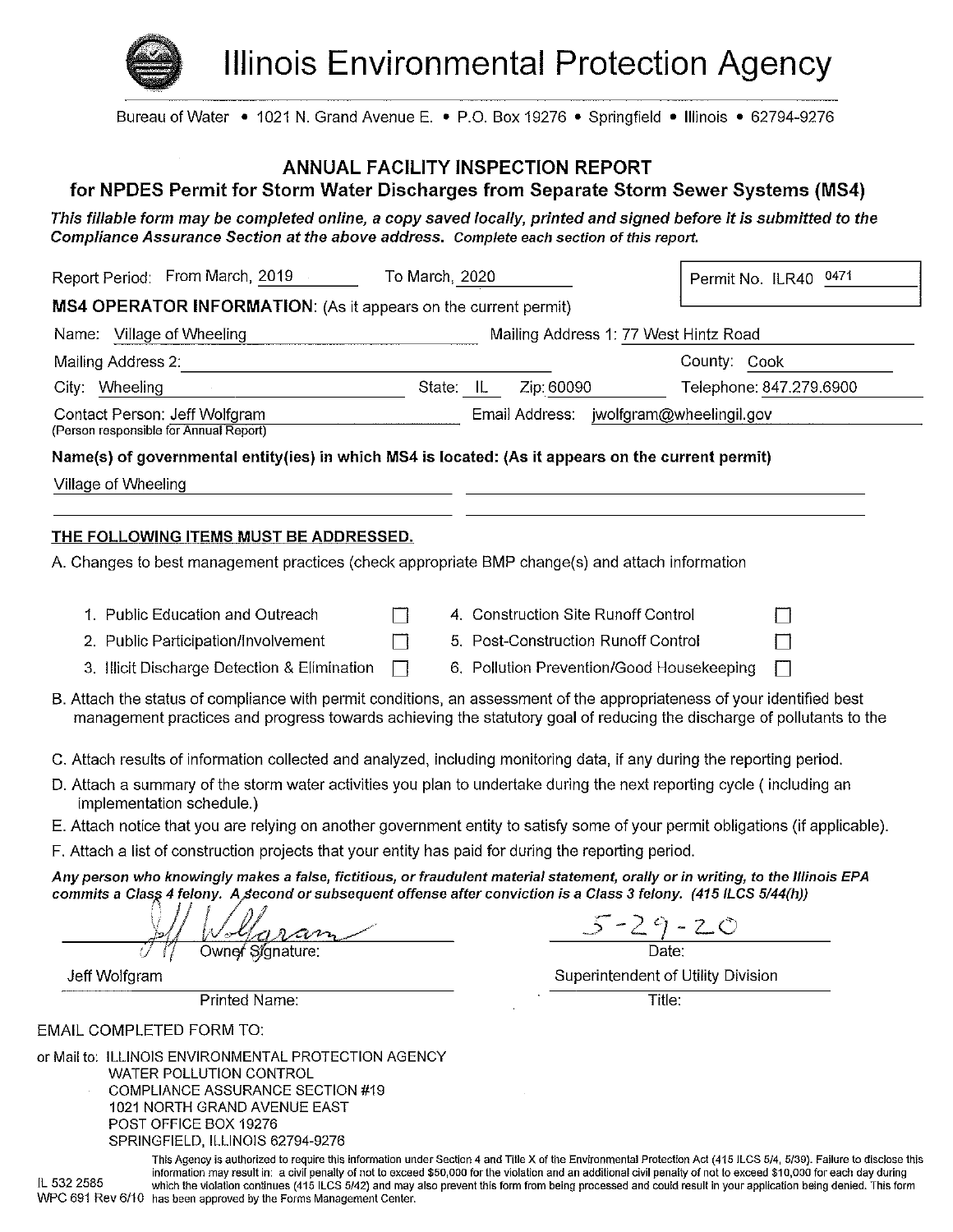

ILLINOIS ENVIRONMENTAL PROTECTION AGENCY ANNUAL FACILITY INSPECTION REPORT NPDES PERMIT FOR STORMWATER DISCHARGES FROM MUNICIPAL SEPARATE STORM SEWER SYSTEMS (MS4)

# **VILLAGE OF WHEELING, ILLINOIS**

# **2020 ANNUAL FACILITY INSPECTION REPORT MARCH 2019 TO MARCH 2020 REPORTING PERIOD**

## **A. CHANGES TO BEST MANAGEMENT PRACTICES**

There have been no changes to the Village of Wheeling's Notice of Intent or Best Management Practice (BMP) commitments for the reporting period.

## **B. STATUS OF COMPLIANCE WITH PERMIT CONDITIONS**

The Village of Wheeling committed to a number of stormwater BMPs in order to meet the requirements of the NPDES Phase II stormwater program. The Village has developed a Stormwater Management Plan and has posted it to the Stormwater Management Program section of the Village website, along with the program NOI, annual reports, and other program information.

The following is a status report on each of the BMPs and the activities that were implemented during the reporting period. The status or progress for each of the measurable goals related to these BMPs is presented below.

## **BMP No. A1** Resident Newsletter – Stormwater Pollution Prevention Articles

**Measurable Goal(s), including frequencies:** Distribute a semi-annual stormwater pollution prevention publication.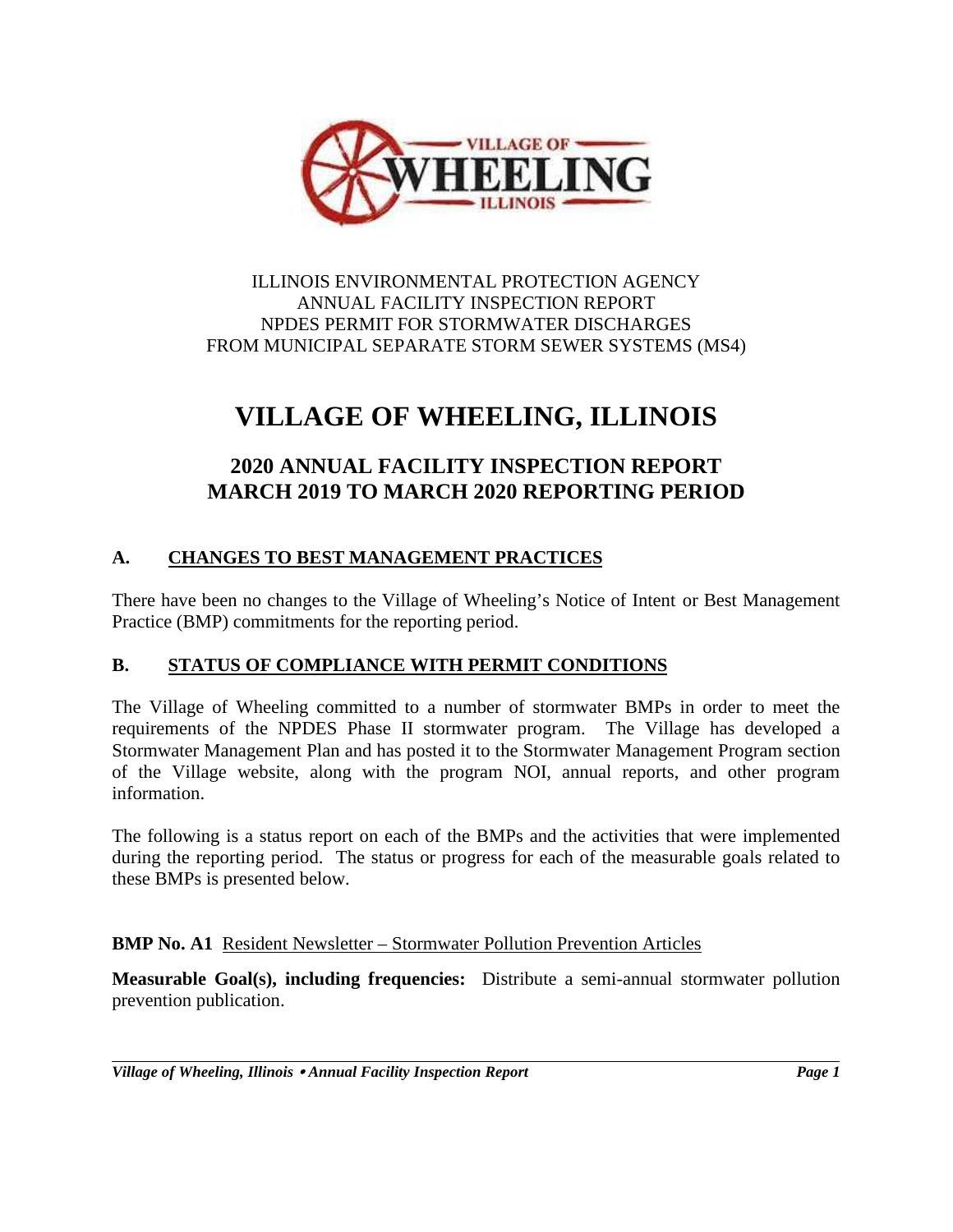**Milestone:** Continue to distribute the publication.

**BMP Status:** The Village publishes a bimonthly newsletter which is mailed directly to each resident in the Village. Articles published during the reporting period included "Stormwater Runoff Pollution", "Floods are no myth: Be prepared for the unexpected", published in the March/April 2019 Newsletter, "Storm Drain/Inlet Cleaning", published in the September/October 2019 Newsletter, and "Guidelines for leaf disposal", published in the November/December 2019 Newsletter.

The Village provides stormwater pollution prevention related brochures at the front desk of the public works facility. In addition, articles were published with information on the general public hazards associated with illegal discharges and improper waste disposal, and green infrastructure.

## **BMP No. B7** Other Public Involvement

**Measurable Goal(s), including frequencies:** Inform all residents of the existence of the complaint contact number in the existing quarterly resident newsletter.

**Milestones:** Continue to inform residents of the existence of the complaint contact number.

**BMP Status:** Along with the stormwater pollution prevention articles that are published in the Village newsletter, the Village provides a contact number that residents can use to report stormwater related issues, including ordinance violations, construction site soil erosion and sediment control violations, maintenance issues, and illicit discharges. The Village website also provides an anonymous hotline for code enforcement complaints. A reporting and tracking system is maintained by the Village.

> A Village Board meeting is held twice per month with opportunities for the public to provide input to the program. A public presentation on the MS4 program was provided on February 3, 2020.

> The Village has reviewed the environmental justice areas information from USEPA and determined that the Village does not have environmental justice area concerns.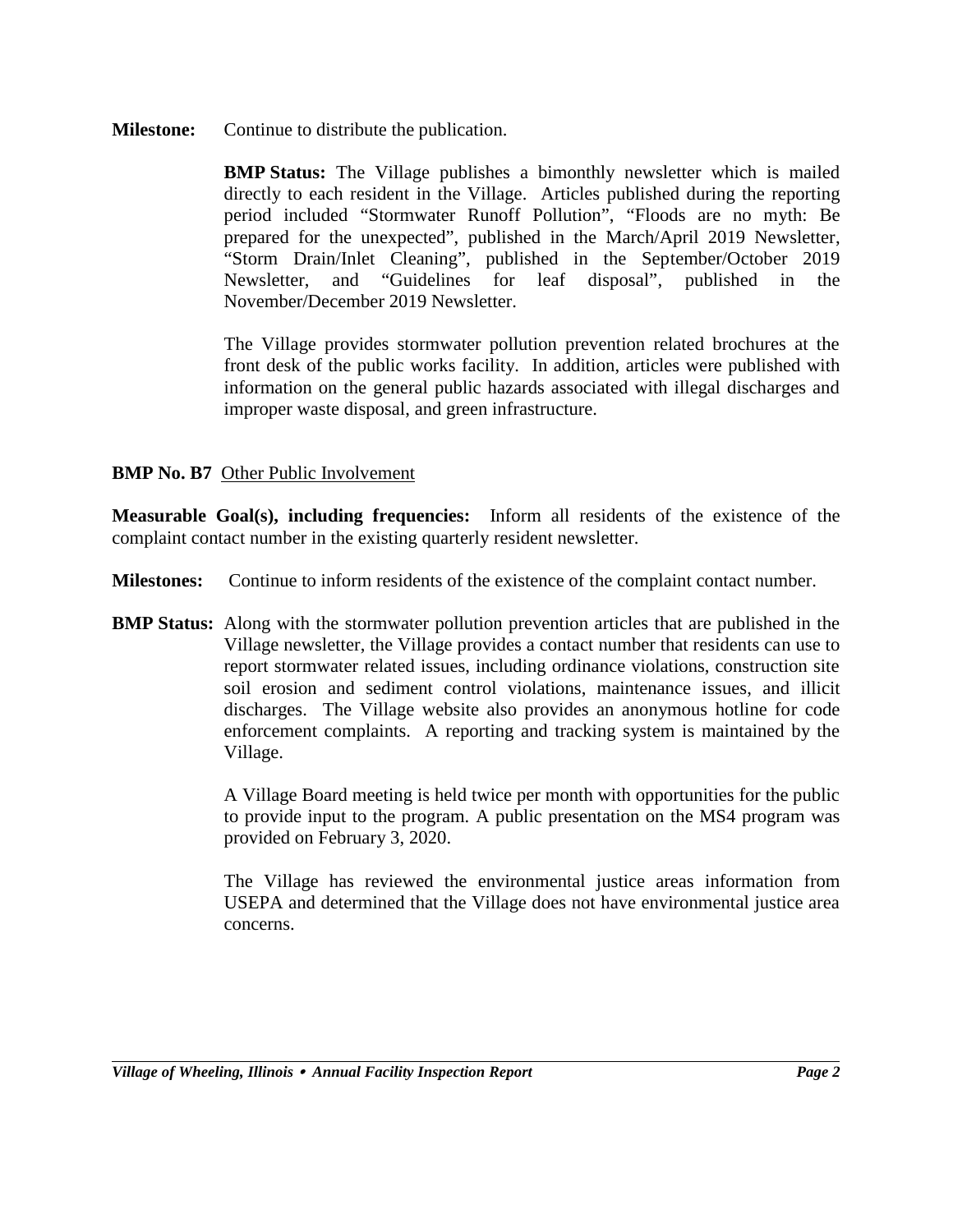## **BMP No. C1** Stormwater Atlas

**Measurable Goal(s), including frequencies:** Annually review the storm sewer map and update as needed.

- **Milestones:** Review the storm sewer map and update as needed.
- **BMP Status:** The Village has an existing storm sewer atlas. The atlas shows all of the Village's outfalls and all receiving waters to which the Village's separate storm sewer system discharges. The atlas is in a GIS based system, which is updated as development occurs.

**BMP No. C2** Illicit Discharge Detection and Elimination Ordinance

**Measurable Goal(s), including frequencies:** Enforce the Illicit Discharge and Connection Ordinance.

- **Milestones:** Continue to enforce the Illicit Discharge and Connection Ordinance.
- **BMP Status:** The Village's Illicit Discharge and Connection Ordinance effectively prohibit non-stormwater discharges into the Village's storm sewer system and include enforcement and penalties for ordinance violations.

#### **BMP No. C4** Illicit Discharge Tracing Procedures

**Measurable Goal(s), including frequencies:** Annually trace all illicit discharges by resident reporting and by Village employees.

- **Milestones:** Continue tracing illicit discharges.
- **BMP Status:** The Village has a plan for detection, tracing, and removal of illicit discharges. The plan establishes the Village's procedures for tracing illicit discharges identified through dry weather screening, regular storm sewer maintenance, and public reporting. Each outfall has been inventoried and numbered.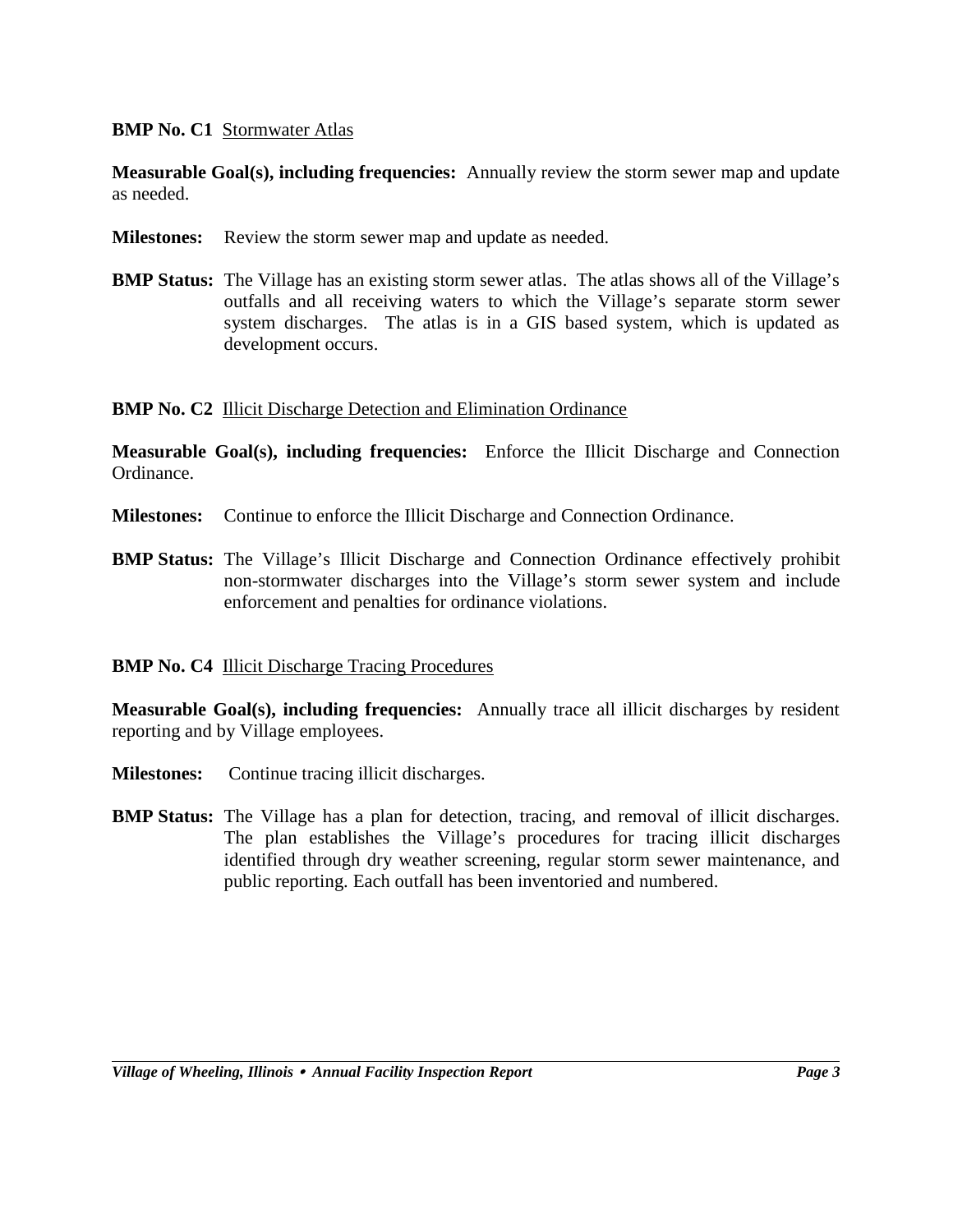## **BMP No. C5** Illicit Discharge Removal Procedures

**Measurable Goal(s), including frequencies:** Annually remove all illicit discharges detected by resident reporting and by Village employees.

- **Milestones:** Continue removing illicit discharges
- **BMP Status:** The Village has a plan for detection, tracing, and removal of illicit discharges. The plan establishes the Village's procedures for removing illicit discharges identified through the tracing program.

An illicit discharge was reported on 5/1/2019. A truck had a small hydraulic leak near a storm drain. An environmental contractor was hired to clean up the spill and pumped out the adjacent stormwater structure. Another potential illicit discharge was reported on 6/21/2019, again involving a small hydraulic leak from a truck. Oil dry was applied to the spill by Village staff which was swept up without entering the storm drain system.

## **BMP No. C7** Visual Dry Weather Screening Program

**Measurable Goal(s), including frequencies:** Annually perform dry weather screening to detect illicit discharges.

- **Milestones:** Continue to detect illicit discharges.
- **BMP Status:** The Village has a plan for detection, tracing, and removal of illicit discharges. The plan establishes the Village's visual dry weather illicit discharge screening procedures. Each outfall has been inventoried and numbered. 30 outfalls to McDonald Creek and Buffalo Creek were screened. No illicit discharges were observed.

## **BMP No. D1/D2/D3/D4/D6** Construction Site Runoff Stormwater Control

**Measurable Goal(s), including frequencies:** The Village will enforce its existing ordinance which regulates soil erosion and sediment control, plan review and site inspection.

- **Milestones:** Continue to enforce existing ordinances.
- **BMP Status:** The Village issued 1,503 building permits during the reporting period. The Village enforces its ordinances for all development.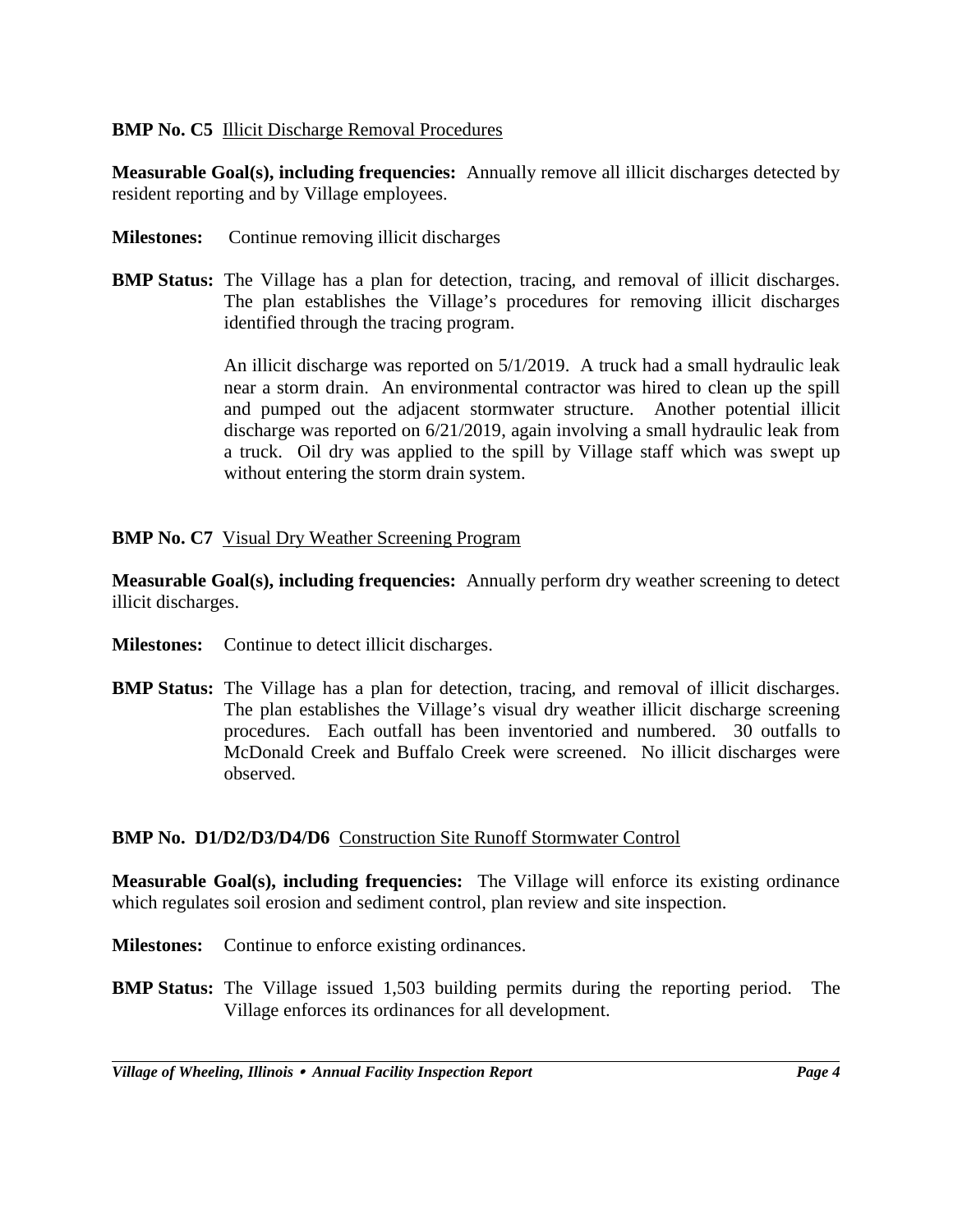## **BMP No. E2/E3/E4/E5/E6/E7** Post-Construction Stormwater Management

**Measurable Goal(s), including frequencies:** The Village has adopted the Lake County Watershed Development Ordinance (WDO) and along with the Village Code uses those provisions to regulate the long term operation and maintenance of Best Management Practices throughout the Village and on Development Sites as well as stormwater pollution prevention on Village owned property and facilities. In addition, Village Engineering Standards are used to address post-construction runoff from new development and re-development. The Village reviews proposed site plans prior to issuing permits for development. Ongoing projects are inspected regularly to ensure conformance with the approved site plan. All stormwater storage facilities constructed as part of a private development remain under private ownership and are maintained by the owner. The Village will enforce its existing ordinance which regulates long term operation and maintenance procedures, review of best management practices, and site inspection.

- **Milestones:** Continue to enforce existing ordinances.
- **BMP Status:** The Village issued 1,503 building permits during the reporting period. The Village enforces its ordinances for all development. The Village has begun developing and implementing a process to assess the impacts of global climate change in the design of all new and retrofit flood management projects. Climate change involves more frequent high intensity rainfall, which leads to increased runoff and erosion.

## **BMP No. F1** Employee Training Program

**Measurable Goal(s), including frequencies:** Formalize stormwater pollution prevention training for Village employees. Annually conduct formal stormwater pollution prevention training for Village employees.

- **Milestones:** Continue formal stormwater pollution prevention training for Village employees.
- **BMP Status:** The Village has developed a formalized training program for Village employees. If no employee training occurs for all of the employees, a representative is sent to a training seminar in the area, and the information is distributed to the rest of the employees. Village staff received Annual MS4 Program Training February 5, 2020, and the Illinois MS4 Implementation Seminar March 7, 2019. Josh Berman attended a webinar titled "Stormwater: Understanding your system and MS4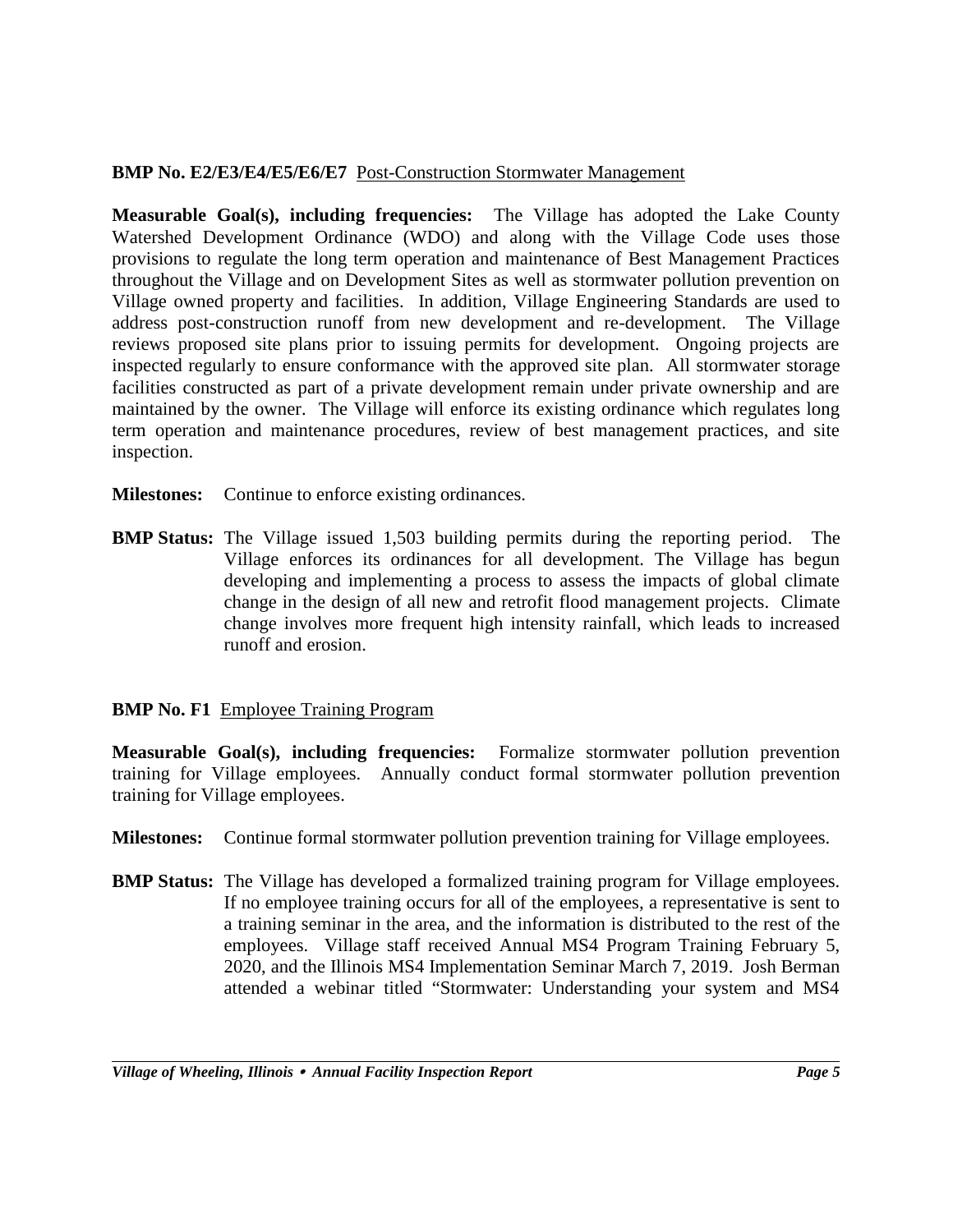requirements" IEPA# 14080 on 5/8/19 and a Sewer Collection Conference IEPA# 13448 on 4/17/19.

### **BMP No. F2** Inspection and Maintenance Program

**Measurable Goal(s), including frequencies:** Continue to conduct formal maintenance and inspection and evaluate the effectiveness of the program and update as needed.

- **Milestones:** Continue conducting formal inspection and maintenance. Review the program for effectiveness and update the program as needed.
- **BMP Status:** The inspection and maintenance program has been effective. All 30 of the Village's detention facility outfalls were inspected. There were 152 structures cleaned for a total of 110.00 cubic yards of material removed. Several sewers were also flushed. The program includes regular ditch maintenance and semi annual waterway debris removal. 2,615 lane miles of street sweeping eliminated approximately 1,202 cubic yards of debris from entering the Village's stormwater conveyance system.

### **BMP No. F3** Municipal Pollution Prevention Program

**Measurable Goal(s), including frequencies:** Continue to conduct formalized program to prevent stormwater pollution from municipal operations.

- **Milestones:** Review the program for effectiveness and update the program as necessary.
- **BMP Status:** The Village currently has many operational policies that have been effective in preventing stormwater pollution associated with municipal operations. These policies are incorporated into a formal Municipal Stormwater Pollution Prevention Program. The Stormwater Pollution Prevention Plan for the new Public Works Facility has been modified to reflect the new facility and incorporated into the plan. Additional stormwater pollution prevention plans were developed for the new Fire Station, the old Public Works Facility, and the vehicle compound at the new Village Hall and annual site inspection reports are kept on file.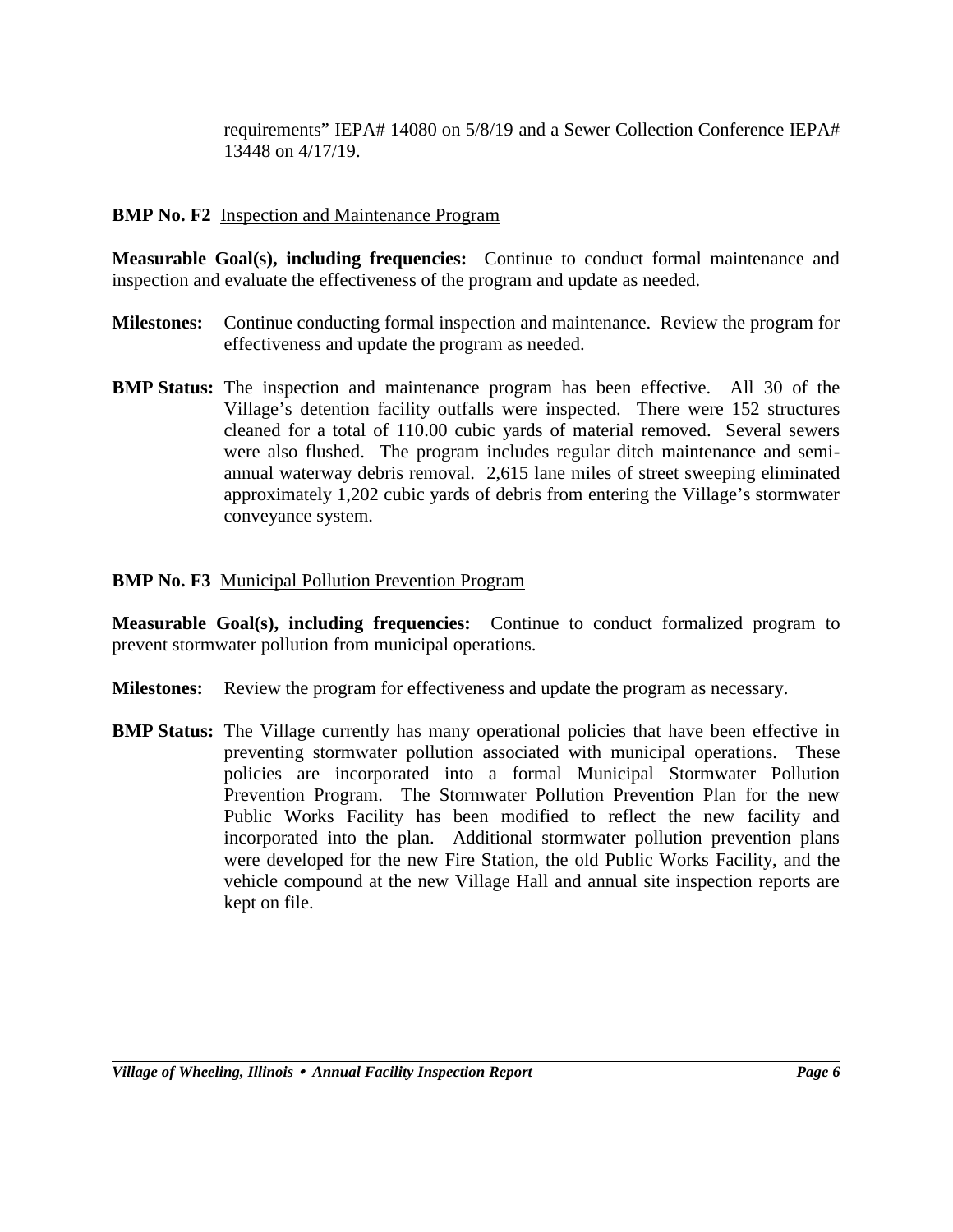## **BMP No. F6** Other Municipal Operations Controls

**Measurable Goal(s), including frequencies:** Participate with the Buffalo Creek Clean Water Partnership (BCCWP) in order to assist with the reduction in chloride levels in receiving streams within the watershed. In house creek sampling and monitoring combined with the reduction of sodium chloride applications during de-icing operations.

- **Milestones:** Participation in the BCCWP and MWRDGC efforts.
- **BMP Status:** The Village is participating in the BCCWP and MWRDGC efforts aimed at reduction in chloride levels in receiving streams. Agreement is informal, and communication is non-regular.

## **C. INFORMATION AND DATA COLLECTION RESULTS**

The Village is participating in the BCCWP and regional water quality initiatives.

During the reporting period, outfalls were inspected multiple times and no illicit discharges were detected.

## **D. SUMMARY OF NEXT REPORTING PERIOD STORMWATER ACTIVITIES**

The Village plans to implement the following activities during the next reporting period:

## **BMP No. A1** Distributed Paper Material

The Village of Wheeling will continue to publish stormwater pollution prevention articles in its resident newsletter. The semi-annual articles will address the following issues: impacts of stormwater discharges on water bodies, measures the public can take to reduce pollutants in stormwater runoff, information on the general public hazards associated with illegal discharges and improper waste disposal, and green infrastructure. Begin discussion on the impact of climate change, such as more frequent high intensity rainfall, which leads to increased runoff and erosion. An increase in runoff and erosion leads to potentially the need for more BMPs such as turf reinforcement mats, drought tolerant plants, and potentially larger storm sewers capable of conveying increased flows due to climate change. Continue distributing stormwater quality information with each permit application and continue tracking the number of page views on the Stormwater Management page of the Village's website.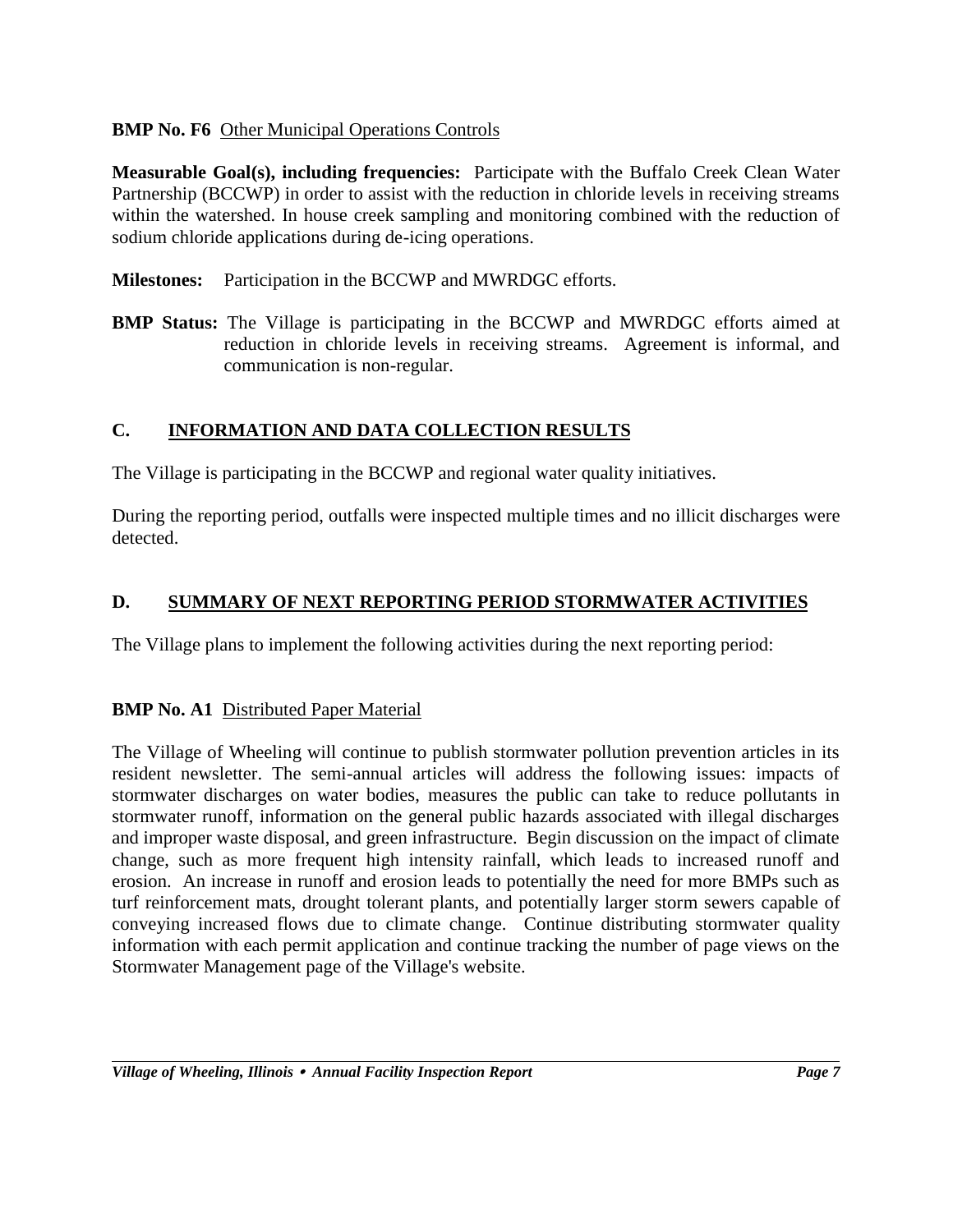**Measurable Goal(s), including frequencies:** Distribute a semi-annual stormwater pollution prevention publication.

**Milestones:** Continue to distribute publications.

### **BMP No. B7** Public Reporting

The Village of Wheeling will continue to provide a contact number that residents can use to report stormwater related issues, including ordinance violations, construction site soil erosion and sediment control violations, maintenance issues, and illicit discharges.

**Measurable Goal(s), including frequencies:** The Village will continue to inform residents of the contact number.

**Milestones:** Continue to inform residents of the contact number to call for reporting stormwater related issues. Provide an opportunity for input on the MS4 program at a public meeting.

#### **BMP No. C1** Stormwater Atlas

The Village of Wheeling has an existing storm sewer atlas. The atlas shows all of the Village's outfalls and all receiving waters to which the Village's separate storm sewer system discharges. The Village will continue to update the atlas annually.

**Measurable Goal(s), including frequencies:** Annual review the storm sewer map and update as needed.

**Milestones:** Review the storm sewer map and update as needed.

#### **BMP No. C2** Regulatory Control Program

The Village of Wheeling enforces an Illicit Discharge and Connection Ordinance. The ordinance prohibits non-stormwater discharges into the Village's storm sewer system and includes enforcement and penalties for ordinance violations.

**Measurable Goal(s), including frequencies:** Enforce the Illicit Discharge and Connection Ordinance.

**Milestones:** Continue to enforce the Illicit Discharge and Connection Ordinance.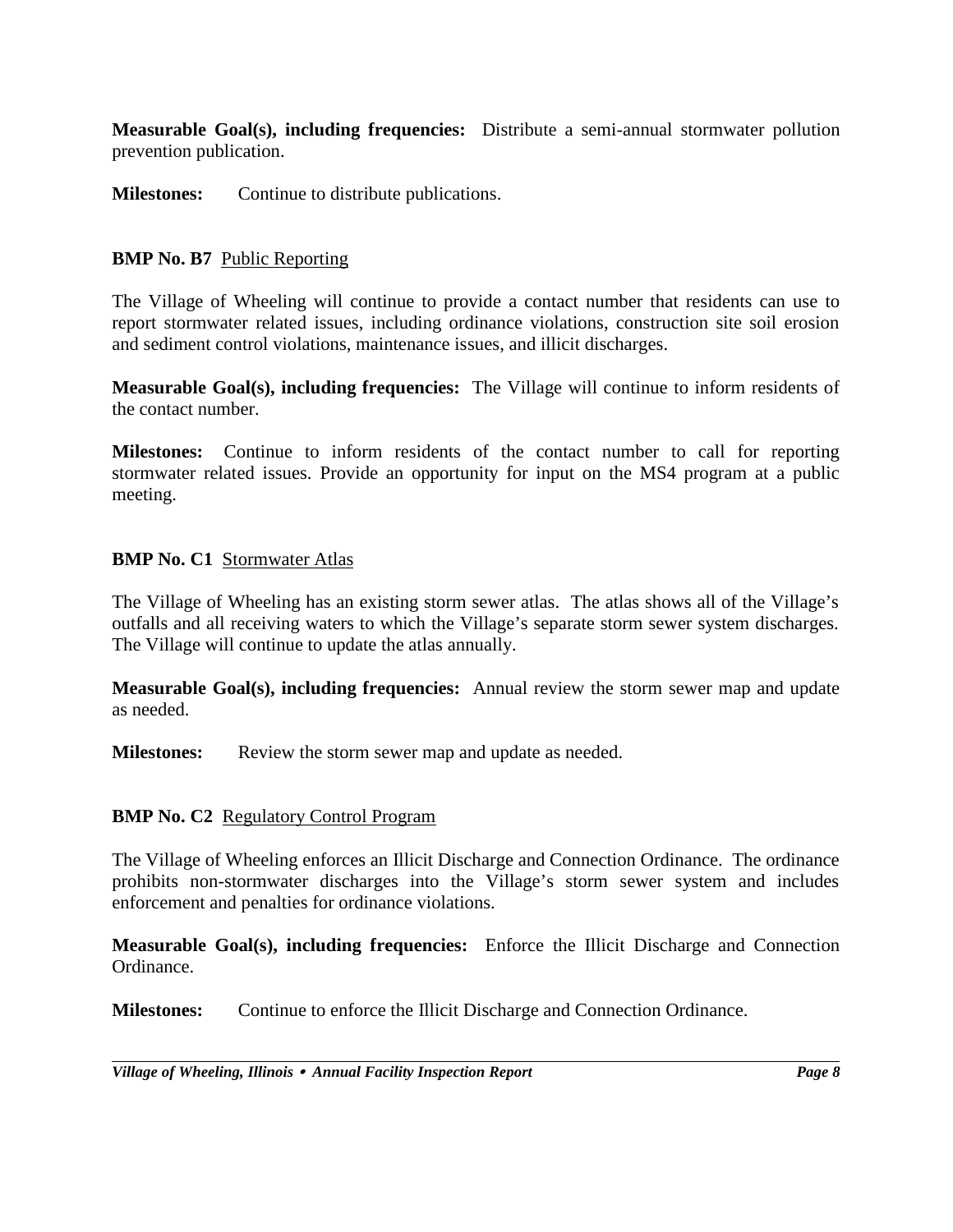## **BMP No. C4** Illicit Discharge Tracing Procedures

The Village of Wheeling has implemented a plan for detection, tracing, and removal of illicit discharges. The plan establishes the Village's procedure for tracing illicit discharges identified through dry weather screening, regular storm sewer maintenance, and public reporting.

**Measurable Goal(s), including frequencies:** Annually trace all illicit discharges detected by resident reporting and by Village employees.

**Milestones:** Continue tracing illicit discharges.

### **BMP No. C5** Illicit Discharge Removal Procedures

The Village of Wheeling has implemented a plan for detection, tracing, and removal of illicit discharges. The plan establishes the Village's procedure for removing illicit discharges identified through the tracing program.

**Measurable Goal(s), including frequencies:** Annually remove all illicit discharges detected by resident reporting and by Village employees.

**Milestones:** Continue removing illicit discharges.

## **BMP No. C7** Visual Dry Weather Screening Program

The Village of Wheeling has implemented a plan for detection, tracing, and removal of illicit discharges. The plan establishes the Village's visual dry weather illicit discharge screening procedures.

**Measurable Goal(s), including frequencies:** Annually perform dry weather screening to detect illicit discharges.

**Milestones:** Continue to detect illicit discharges.

## **BMP No. D1/D2/D3/D4/D6** Construction Site Runoff Stormwater Control

Village Code – The Village has adopted the Lake County Watershed Development Ordinance (WDO) and along with the Village Code uses those provisions to regulate the long term operation and maintenance of Best Management Practices throughout the Village and on Development Sites as well as stormwater pollution prevention on Village owned property and facilities.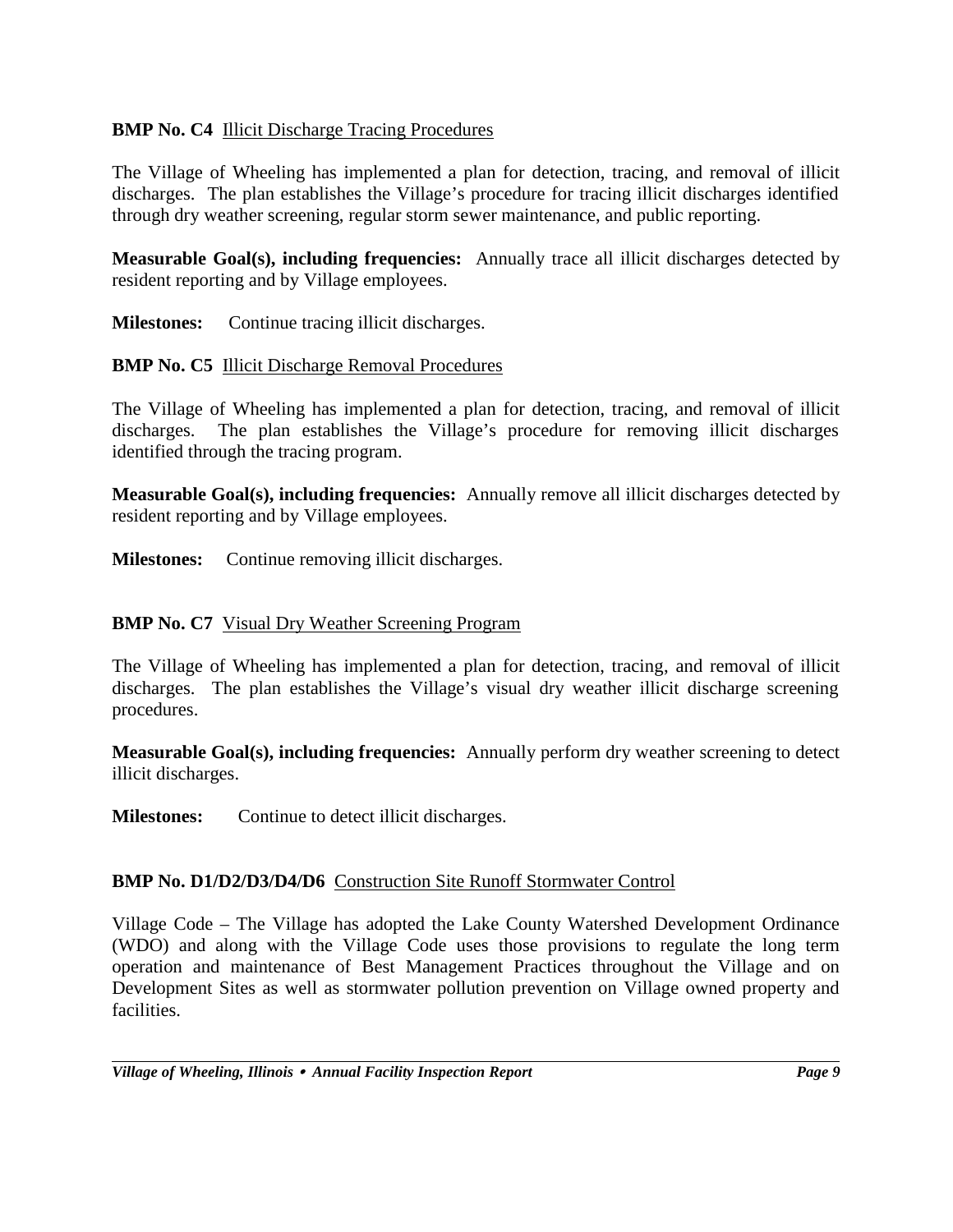## **Measurable Goal(s), including frequencies:** Enforce the existing ordinances.

**Milestones:** Continue to enforce the existing ordinances.

## **BMP No. E2/E3/E4/E5/E6/E7** Post-Construction Stormwater Management

Post-Construction Stormwater Management for New Development and Re-Development Village Code – The Village has adopted the Lake County Watershed Development Ordinance (WDO) and along with the Village Code uses those provisions to regulate the long term operation and maintenance of Best Management Practices throughout the Village and on Development Sites as well as stormwater pollution prevention on Village owned property and facilities. In addition Village Engineering Standards are used to address post-construction runoff from new development and re-development. The Village reviews proposed site plans prior to issuing permits for development. Ongoing projects are inspected regularly to ensure conformance with the approved site plan. All stormwater storage facilities constructed as part of a private development remain under private ownership and are maintained by the owner.

The Village will continue developing and implementing a process to assess the impacts of global climate change in the design of all new and retrofit flood management projects. Climate change involves more frequent high intensity rainfall, which leads to increased runoff and erosion. An increase in runoff and erosion can be offset by constructing more BMPs (such as turf reinforced mats), installing more drought tolerant plants, and installing larger storm sewers capable of conveying the increased runoff due to climate change. Information on climate change may be found at the following website link: http://www.epa.gov/climatechange/.

**Measurable Goal(s), including frequencies:** Enforce the existing ordinances. Annual assessment of program effectiveness.

**Milestones:** Continue to enforce the existing ordinances and assess program effectiveness.

## **BMP No. F1** Employee Training Program

The Village of Wheeling public works department currently conducts regular employee training for municipal operations and safety. A formal training program to educate staff on prevention and reduction of stormwater pollution from municipal activities has been incorporated into the Village's existing training program. The Village has developed goals and guidelines for its formal training program and will continue to look for stormwater pollution prevention training seminars to which it may send its employees.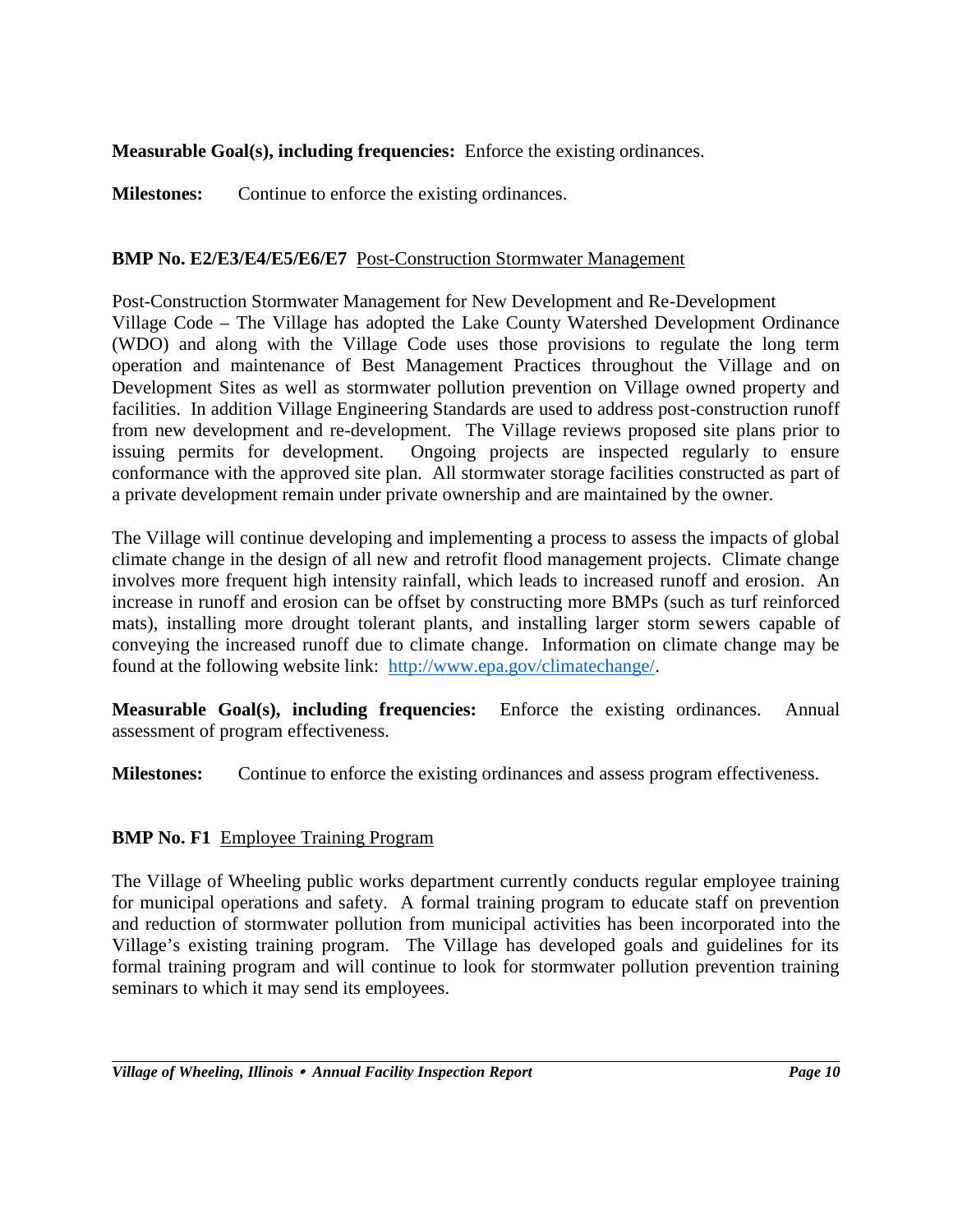**Measurable Goal(s), including frequencies:** Annually conduct formal stormwater pollution prevention training for Village employees.

**Milestones:** Continue formal stormwater pollution prevention training for Village employees.

## **BMP No. F2** Inspection and Maintenance Program

The Village has formalized its storm sewer system inspection and maintenance program. The program includes regular street sweeping, ditch maintenance, regular cleaning and maintenance of storm sewer structures, and semi-annual waterway debris removal.

**Measurable Goal(s), including frequencies:** Continue to conduct formal inspection and maintenance. Review the program for effectiveness and update the program as needed.

**Milestones:** Continue conducting formal inspection and maintenance. Review the program for effectiveness and update as needed.

### **BMP No. F3** Municipal Pollution Prevention Program

The Village currently has many operational policies designed to prevent stormwater pollution associated with municipal operations. These policies have been incorporated into a formal Municipal Stormwater Pollution Prevention Program. Annual site inspection reports are documented in the Village Stormwater Program Manual(s). The program is evaluated on an annual basis to determine its effectiveness and modified as necessary. The Village currently stores deicing material in a permanent building. The Village will continue to store deicing material in this manner.

**Measurable Goal(s), including frequencies:** Continue to conduct a formalized program to prevent stormwater pollution from municipal operations.

**Milestones:** Review the program for effectiveness and update as needed.

#### **BMP No. F6** Other Municipal Operations Controls

**Measurable Goal(s), including frequencies:** Participate with the Buffalo Creek Clean Water Partnership (BCCWP) in order to assist with the reduction in chloride levels in receiving streams within the watershed.